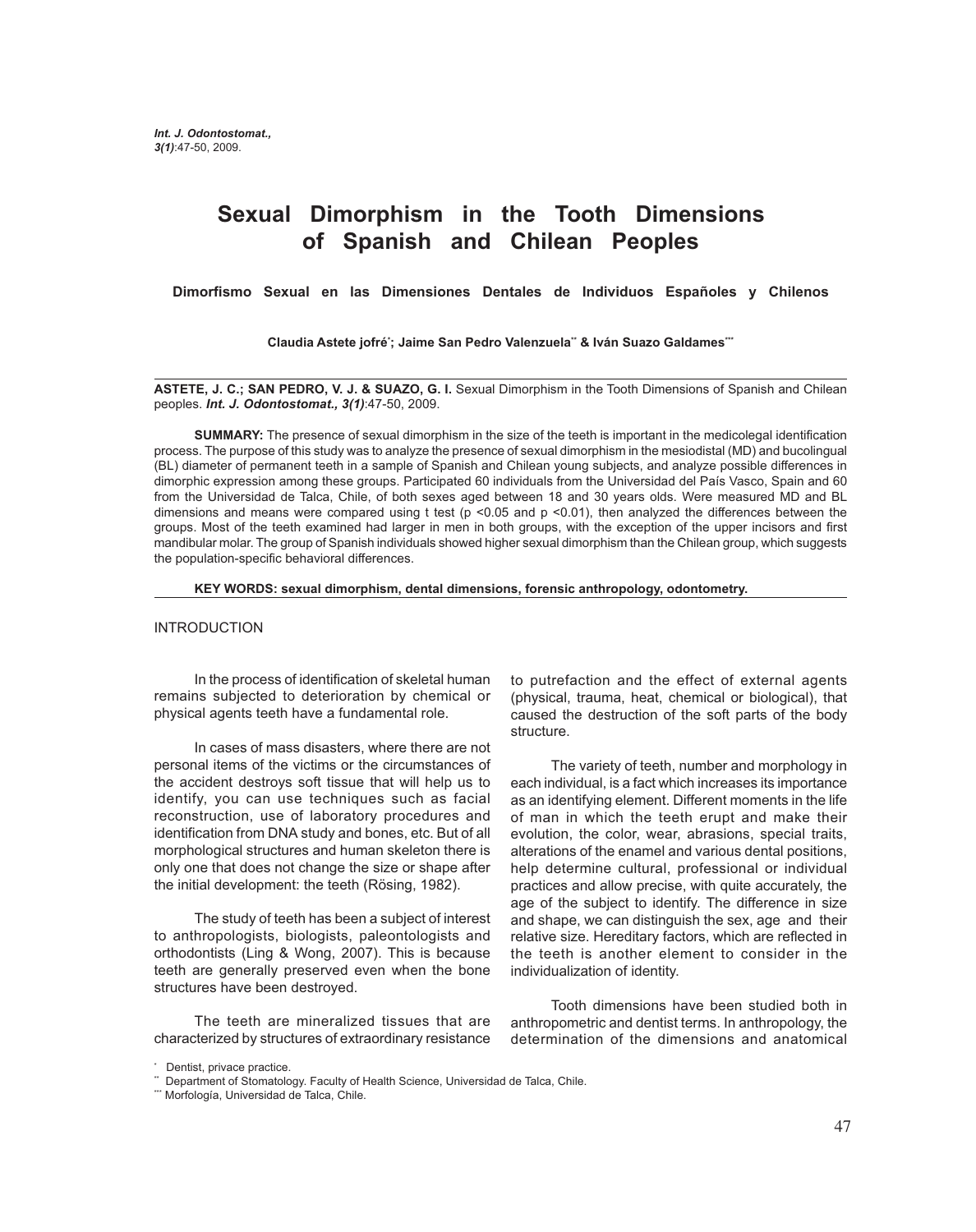features of the teeth shows differences between individuals of the same population or to compare different populations. In the dental knowledge of tooth size is an important diagnostic and therapeutic value. As a general rule, indicate sexual differences between the diameters of the teeth showing higher in males than females (Grand *et al*., 1966) This sexual dimorphism is more pronounced in the permanent dentition than in the deciduous teeth. The magnitude and pattern of sexual dimorphism in the size of permanent teeth also differ from one to other population (Garn *et al*., 1967).

The size of teeth not only varies between sexes, races and populations, so does between generations. Ebeling *et al.* (1973) suggest that there is an upward trend in the mesiodistal size of the teeth. Even increase in size occurs between successive generations, in both the mesiodistal (Grand *et al*., 1968) and in the vestibulolingual diameter (Harris *et al.*, 2001). This positive attribute to the increase in growth rate, while health and nutrition improvement (Grand *et al.*, 1968, Harris *et al.*).

Against this background, the purpose of this study is to determine the presence of sexual dimorphism in mesiodistal and bucolinguales diameters of permanent teeth in a sample of Spanish and Chilean young subjects and analyze possible differences in dimorphic expression among these groups.

## **MATERIAL AND METHOD**

**Sujects.** Involving 120 subjects of both sexes between 18 and 30 years of age, who were informed of the nature of the study and agreed to participate in it, leaving a written record of their agreement, they were classified into two groups according to their source:

**Spanish individuals**: 60 students at the Universidad del País Vasco, Spain, of whom 24 were men with a mean age of 21.8 years (SD 4.9) and 36 women with a mean age of 22.3 years (SD 2.7 ).

**Chilean individuals**: 60 students from the Universidad de Talca, Chile, of which 29 were males with a mean age of 22.34 years (SD 3.7) and 31 women with a mean age of 22.5 years (SD 4.6)

Were made of plaster models of the maxilla and the mandible of all participating individuals in the study, from an alginate impression obtained according to the conventional technique.

**Measurement**. On the model were measurements bucolinguales and mesiodistal diameters of teeth present, excluding the parts that showed loss extensive coronary substance, extensives restorations, tooth malpositions that difficult the measure and the third molars.

The measurements were made using an electronic digital caliper Stainless Hardened, which has an accuracy  $+$  / - 0.02 mm according to the method of measurement recommended by Moorrees et al. (1957). Mesiodistal diameter measurement was performed in parallel to the occlusal and buccal surface of the tooth. We measured the maximum distance between the mesial and distal points of contact, with the gauge axis parallel to incisal or occlusal surfaces. To determine the vestibulo-lingual diameters a line was drawn between the most prominent points in vestibular and lingual side, perpendicular to the mesiodistal diameter.

**Statistical Analysis.** Using statistical program SPSS 15.0 for Windows descriptive statistics were calculated for each group independently, means were compared by sex of the mesiodistal and bucolingual dimensions of the pieces analyzed so intragrupal (Group of Chilean individuals and groups of Spanish individuals), significance in the mean differences were analyzed by t test for independent samples with p <0.01 and p <0.05.

## **RESULTS**

Most of the teeth examined had larger in men in both groups, with the exception of the upper incisors and first mandibular molar. In general the group of Spanish individuals showed higher sexual dimorphism that the Chilean group of individuals, both in the number of teeth that have significant differences, such the statistical significance of these differences (greater number of significant differences with p <0.01) .

A breakdown of the average size of the mesiodistal and bucolinguals diameters of all analyzed pieces of Spanish and Chileans subjects groups in Table I.

## **DISCUSSION**

The results of this study indicate that there are significant differences between sexes for dimorphic some teeth, in most of the pieces that have significant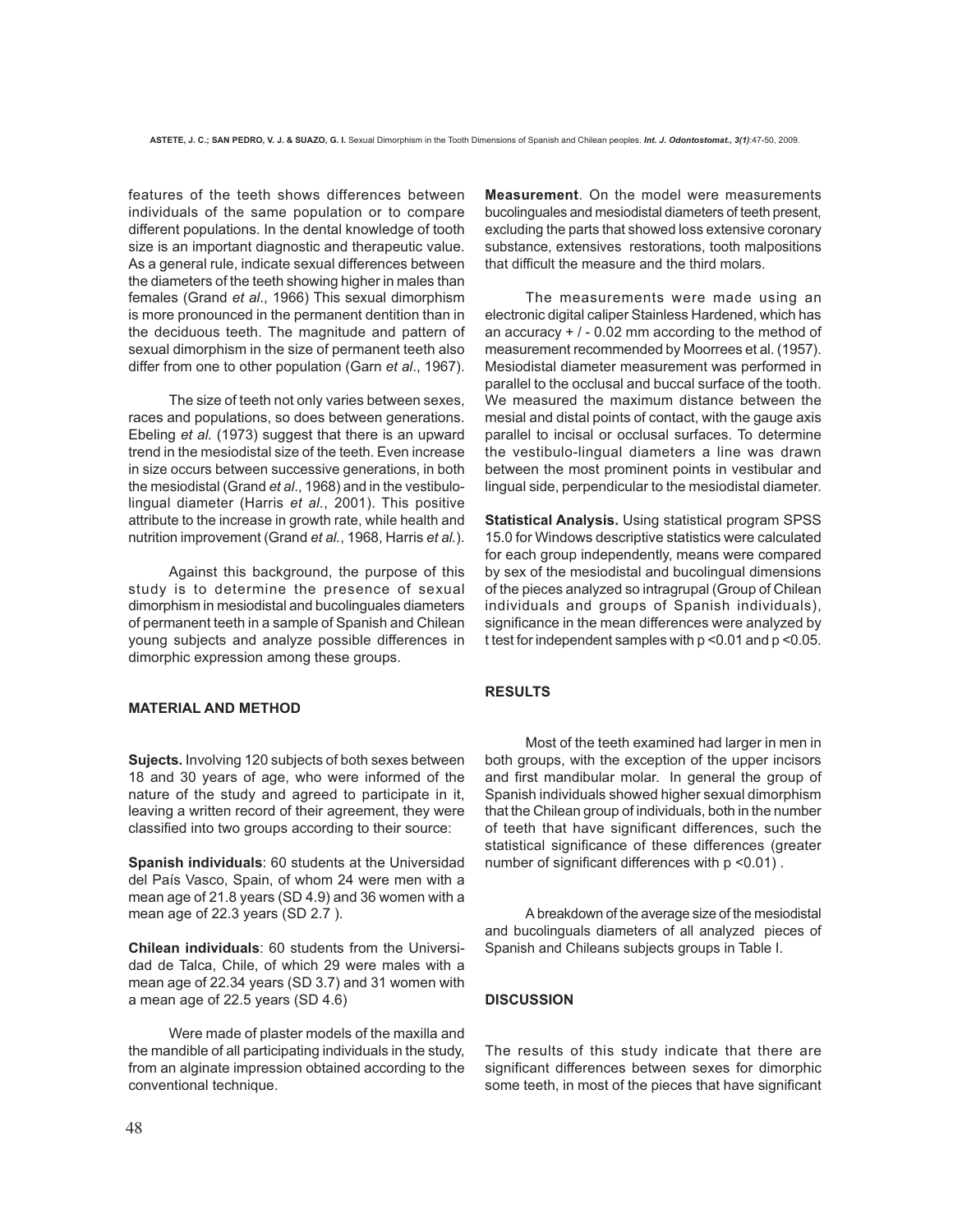|       |         | Spanish         |                       |                | Chilean         |                      |                 | All sample |                         |                 |
|-------|---------|-----------------|-----------------------|----------------|-----------------|----------------------|-----------------|------------|-------------------------|-----------------|
|       |         | N               | Mean                  | SD             | N               | Mean                 | SD              | N          | Mean                    | SD              |
| 1.6MD | Males   | $\overline{24}$ | 11.26**               | .503           | $\overline{26}$ | $11.45**$            | .523            | 50         | 11.36**                 | .517            |
|       | Females | 36              | 10.73                 | .520           | 30              | 11.05                | .462            | 66         | 10.88                   | .516            |
| 1.6VL | Males   | 24              | 11.56*                | .651           | 26              | 11.70                | .753            | 50         | 11.63*                  | .702            |
|       | Females | 36              | 11.23                 | .512           | 30              | 11.42                | .492            | 66         | 11.31                   | .508            |
| 2.6MD | Males   | 24              | $11.01***$            | .531           | 28              | 11.32                | .703            | 52         | $11.18**$               | .644            |
|       | Females | 36              | 10.58                 | .449           | 30              | 11.13                | .646            | 66         | 10.83                   | .608            |
| 2.6VL | Males   | 24              | 11.55**               | .426           | 28              | 11.81*               | .642            | 52         | 11.69**                 | .563            |
|       | Females | 36              | 11.10                 | .576           | 30              | 11.42                | .462            | 66         | 11.24                   | .548            |
| 1.5MD | Males   | 24              | 7.225                 | .4605          | 28              | 7.423                | .5670           | 52         | 7.331                   | .5251           |
|       | Females |                 |                       |                |                 |                      |                 |            |                         |                 |
| 1.5VL |         | 36              | 6.992                 | .4913          | 28              | 7.620                | .3995           | 64         | 7.267                   | .5486           |
|       | Males   | 24              | 9.484*                | .7419          | 28              | 9.622                | .6968           | 52         | $9.558*$                | .7142           |
|       | Females | 36              | 9.110                 | .5128          | 28              | 9.583                | .3893           | 64         | 9.317                   | .5165           |
| 2.5MD | Males   | 24              | 7.093                 | .5672          | 27              | 7.516                | .4523           | 51         | 7.317                   | .5475           |
|       | Females | 36              | 7.045                 | .5407          | 28              | 7.719                | .4715           | 64         | 7.340                   | .6093           |
| 2.5VL | Males   | 24              | 9.446                 | .8101          | 27              | 9.697                | .7702           | 51         | 9.579                   | .7915           |
|       | Females | 36              | 9.172                 | .4835          | 28              | 9.621                | .3716           | 64         | 9.368                   | .4894           |
| 1.4MD | Males   | 24              | 7.920**               | .8111          | 29              | 7.825                | .5453           | 53         | 7.868*                  | .6733           |
|       | Females | 36              | 7.362                 | .5033          | 30              | 7.955                | .4584           | 66         | 7.631                   | .5644           |
| 1.4VL | Males   | 24              | 9.32                  | .911           | 29              | 9.64                 | .653            | 53         | 9.49                    | .789            |
|       | Females | 36              | 9.09                  | .429           | 30              | 9.55                 | .419            | 66         | 9.30                    | .482            |
| 2.4MD | Males   | 24              | 7.688                 | .6521          | 28              | 8.054                | .6223           | 52         | 7.885                   | .6563           |
|       | Females | 36              | 7.529                 | .4315          | 30              | 8.070                | .4436           | 66         | 7.775                   | .5116           |
| 2.4VL | Males   | 24              | 9.51                  | .744           | 28              | 9.68                 | .631            | 52         | 9.60                    | .684            |
|       | Females | 36              | 9.10                  | .344           | 30              | 9.52                 | .392            | 66         | 9.29                    | .421            |
| 1.3MD | Males   | 24              | 8.487*                | .5660          | 29              | 8.008                | .4720           | 53         | 8.225                   | .5654           |
|       | Females | 36              | 8.178                 | .4977          | 31              | $8.643**$            | .4695           | 67         | 8.393                   | .5351           |
| 1.3VL | Males   | 24              | 8.530**               | .5798          | 29              | 8.669**              | .6018           | 53         | 8.606**                 | .5904           |
|       | Females |                 |                       |                |                 |                      |                 | 67         |                         |                 |
| 2.3MD | Males   | 36<br>24        | 7.843<br>8.605**      | .5717<br>.4772 | 31<br>29        | 7.964<br>7.919       | .5784<br>.6192  | 53         | 7.899<br>8.230          | .5736<br>.6527  |
|       | Females |                 |                       |                |                 |                      |                 |            |                         |                 |
|       |         | 36              | 8.138                 | .5436          | 31              | 8.654** <sup>a</sup> | .5954           | 67         | 8.377                   | .6203           |
| 2.3VL | Males   | 24              | 8.435**               | .7684          | 29              | 8.522**              | .4814           | 53         | 8.483**                 | .6228           |
|       | Females | 36              | 7.844                 | .6422          | 31              | 7.944                | .4740           | 67         | 7.890                   | .5687           |
| 1.2MD | Males   | 24              | 6.890                 | .3592          | 29              | 7.521                | .7315           | 53         | 7.235                   | .6676           |
|       | Females | 36              | 7.113                 | .6159          | 31              | 7.536                | .5363           | 67         | 7.309                   | .6141           |
| 1.2VL | Males   | 24              | $7.35**$              | .639           | 29              | $6.94*$              | .727            | 53         | $7.13***$               | .712            |
|       | Females | 36              | 6.07                  | .690           | 31              | 6.41                 | .740            | 67         | 6.22                    | .728            |
| 2.2MD | Males   | 24              | 6.825                 | .7134          | 29              | 7.583                | .6298           | 53         | 7.240                   | .7642           |
|       | Females | 36              | 7.048                 | .4989          | 31              | 7.537                | .5467           | 67         | 7.274                   | .5729           |
| 2.2VL | Males   | 24              | 7.400**               | .9628          | 29              | 6.883*               | .7925           | 53         | $7.117**$               | .9032           |
|       | Females | 36              | 6.176                 | .6694          | 31              | 6.453                | .5530           | 67         | 6.304                   | .6293           |
| 1.1MD | Males   | 24              | 7.461                 | .7962          | 29              | 9.354                | .7661           | 53         | 8.497                   | 1.2256          |
|       | Females | 36              | 8.868** <sup>a</sup>  | .6011          | 31              | 9.214                | .5956           | 67         | $9.028***$              | .6190           |
| 1.1VL | Males   | 24              | 8.580**               | 1.3780         | 29              | 7.683                | .7478           | 53         | 8.089**                 | 1.1592          |
|       | Females | 36              | 6.899                 | .7570          | 31              | 7.393                | .5189           | 67         | 7.127                   | .6985           |
| 2.1MD | Males   | 24              | 7.541                 | .5309          | 29              | 9.416                | .8940           | 53         | 8.567                   | 1.2012          |
|       | Females | 36              | 8.901** <sup>a</sup>  | .5804          | 31              | 9.267                | .5842           | 67         | $9.071***$ <sup>a</sup> | .6063           |
| 2.1VL | Males   | 24              | 8.898**               | .8509          | 29              | 7.567                | .7151           | 53         | 8.169**                 | 1.0213          |
|       | Females | 36              | 6.915                 | .5816          | 31              | 7.396                | .4769           | 67         | 7.137                   | .5841           |
| 3.6MD | Males   | 24              | 10.808                | .5250          | 28              | 12.469**             | .7271           | 52         | 11.702                  | 1.0501          |
|       | Females | 36              | 11.435** <sup>a</sup> | .6882          | 31              | 11.931               | .6236           | 67         | 11.664                  | .7000           |
| 3.6VL | Males   | 24              | 11.787**              | .4042          | 28              | 11.121               | .7467           | 52         | 11.429**                | .6936           |
|       | Females | 36              | 10.686                | .5053          | 31              | 10.795               |                 | 67         | 10.736                  |                 |
| 4.6MD | Males   | 24              |                       |                |                 |                      | .5795<br>2.1615 | 52         | 11.506                  | .5395<br>1.7139 |
|       | Females |                 | 10.905                | .5723          | 28              | 12.022               |                 |            |                         |                 |
|       |         | 36              | 11.348** <sup>a</sup> | .6614          | 31              | 11.985               | .5976           | 67         | 11.643** <sup>a</sup>   | .7047           |
| 4.6VL | Males   | 24              | 11.666**              | .4128          | 28              | 11.173*              | .6587           | 52         | 11.401                  | .6067           |
|       | Females | 36              | 10.576                | .4278          | 31              | 10.837               | 5505            | 67         | 10.697                  | 5020            |

Table I. Comparison of the averages of in mesiodistal and bucolingual diameters of teeth in men and womenin the total sample, Chilean and Spanish.

=p<0.05; \*\*p=<0.01; a= results that were significantly higher in women.

differences, the dimensions were greater in men. This is consistent with Garn et al. who indicated that the teeth of males are larger than those of women, reported similar results Ling et al. who observed sexual dimorphism in various permanent teeth. Also, from the anthropological point of view, to Schwartz & Dean, males have larger teeth than women in contemporary human populations. The exception is the incisive maxillary teeth and mandibular first molar, but only in the mesiodistal dimensions.

In our study we found a greater dimorphism in teeth from Spanish individuals than Chilean individuals, both in the mesiodistal and bucolingual dimensions. These results are interesting because the apparent relationship between the Chilean and Spanish